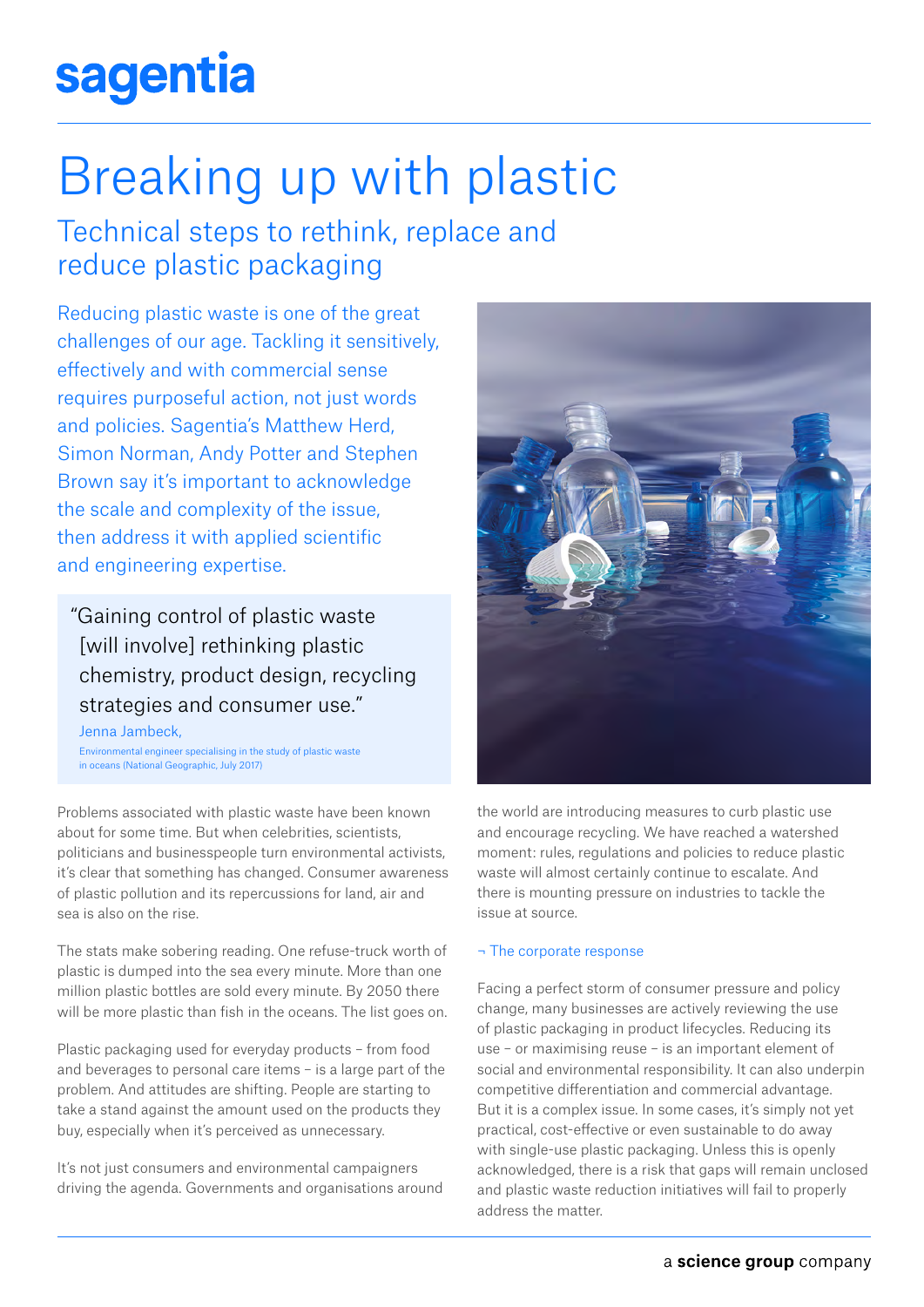## ¬ Technical steps to design out plastic

In many situations, plastic packaging does more than simply 'contain' a product. It can play an intrinsic role, from preserving food and beverages to maintaining sterility of personal care and medical items.

Eradicating plastic from these applications can require a complete overhaul of products and processes. It also demands detailed analysis of the environmental conditions products are exposed to after the point of manufacture, during distribution, storage and use.

Re-engineering such products and their packaging for reduced reliance on plastic is not an easy task. It requires sector and consumer insight as well as scientific and engineering expertise. At Sagentia, we've developed a three-phase technical framework to focus and accelerate the process:



## 1

## Collaborative front-end planning

In applications where plastic packaging performs a functional task, designing it out of the equation may require a fundamental reimagining of the product.

Every product design or redesign project has parameters or 'redlines' to be adhered to. Generally, these relate to factors such as size, weight, price point or ease of manufacture. Redlining plastic reduction or recyclability as a core design feature is an effective way to focus R&D attention. But since individual elements of a product are often considered in isolation, finding ways to address this cohesively can demand new ways of working.

Much of the time, development of a food or consumer item is handled separately to the packaging for the same product. Likewise, the design of a durable product such as a pod coffee machine is managed by a different team to its consumable elements. This siloed approach is not conducive to overcoming the plastic waste issue. It is always someone else's problem.

With better upstream collaboration and cohesive project management, reducing plastic packaging becomes a shared responsibility. And the full depth and breadth of product development, manufacture, distribution and consumption is factored into a project scope. This can reveal insights and opportunities that might otherwise be missed. For instance, minor adjustments to a product could result in lower demands being placed on its packaging. Relaxing these requirements might unlock new potential for eliminating or reducing plastic or enhancing the recycling or reuse of individual packaging components.

In some cases, there could be merits in challenging the received wisdom about how products are designed and presented. Holistic thinking across multiple teams might result in breakthrough product innovations that eliminate the need for plastic packaging. For instance, instead of looking at recyclable or bioplastic bottles for shampoo and conditioner, how about creating haircare bars that can be packaged in a biodegradable wrapper? You start with the desired outcome – e.g. clean hair – and work from there, rather than starting with the bottled product and assuming there is no alternative. In this example, collaboration would be required between customer insight specialists and manufacturing and logistics teams, as well as product developers.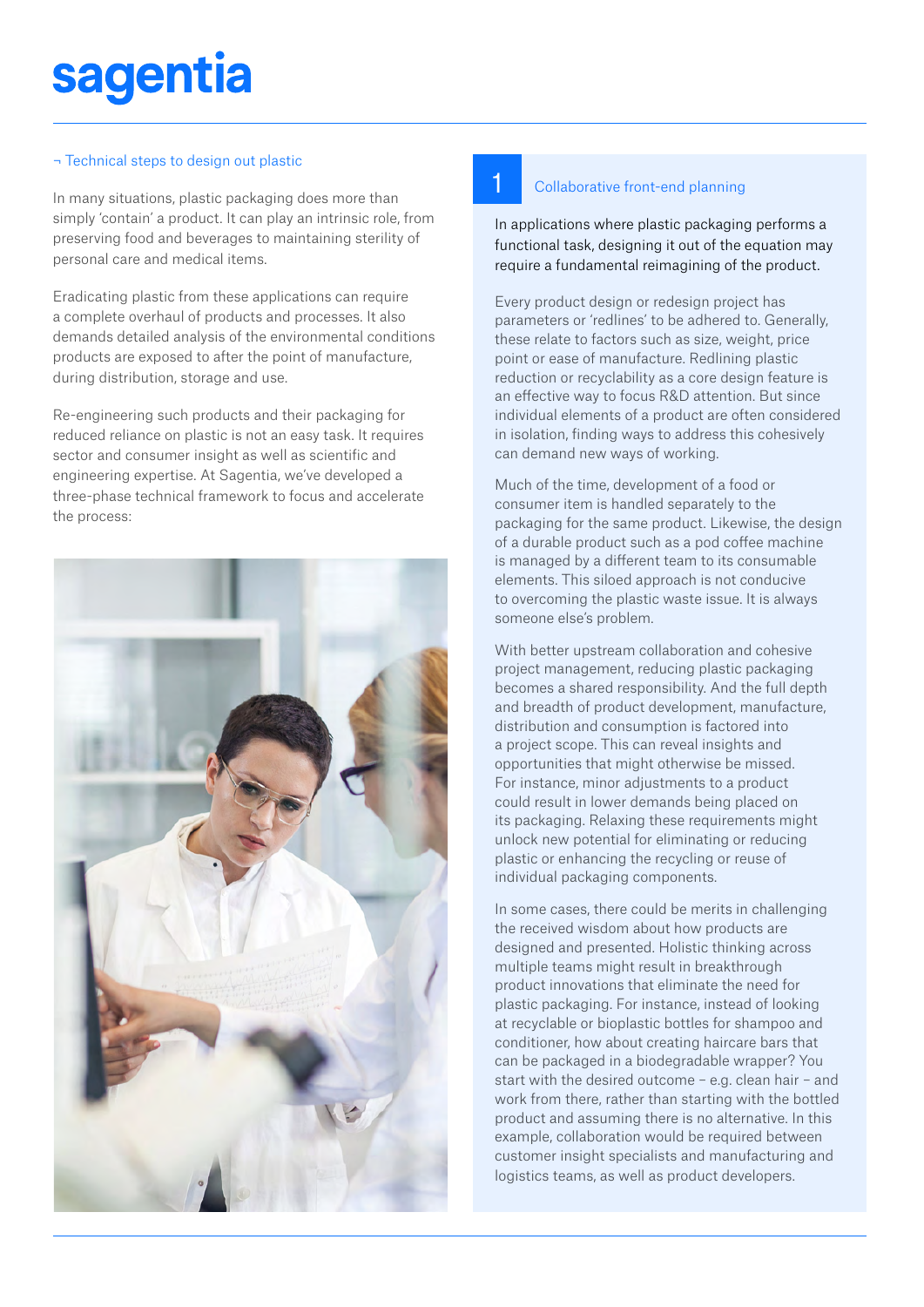## 2 Scoping out the technical role of plastic **3**

There is a reason plastic is used so extensively as a packaging material: it performs the role very well. Its versatility means it can be shaped, moulded, cast, spun or used as a coating. It can be rigid or malleable, it's lightweight and hygienic.

Rheological properties of personal care products – such as toothpaste, creams and lotions – are maintained well within plastic packaging. It's cheaper than glass, and more user-friendly than aluminium.

In food and beverage applications, plastic provides an effective barrier to oxygen, inhibiting growth of microorganisms, extending shelf-life and enhancing food safety. There are interconnected sustainability issues where plastic can play a positive role – such as reducing food waste.

It's important to acknowledge the benefits of plastic and appreciate the scale of the task it performs on a case by case basis. From this vantage point, it's possible to interrogate the demands placed on packaging to ascertain whether they can be relaxed or met in different ways. Do consumers really need fruit juice with a two-month shelf life, or meat that's good in the fridge for ten days? Will alternative packaging materials harm safety or the overall experience of the product? Family feuds over who squeezed the middle of the toothpaste tube are largely a thing of the past thanks to plastic. Is it possible to rethink the way toothpaste is presented without compromising hygiene or ease of use?

Scientific, engineering and consumer behaviour expertise are critical here. It's only by understanding the full technical requirements of packaging - from point of manufacture to point of consumption - that alternatives can be discovered and properly tested. In circumstances where plastic packaging is deemed necessary, it could be redesigned to perform the same important functions without compromising recyclability. Avoiding multi-material laminates and polyethylene linings on paper or card would be a good place to start.

## Considerate design

Successful design strikes an effective balance between empathy and reason. When designing out plastic packaging, this can manifest itself in many ways.

Consider the durable / consumable business model used across various applications, from desktop printers to pod coffee machines to razors and blades. Better engineering of the durable product could reduce the demands placed on consumable elements. If pod coffee machines were designed to handle more of the pressure required during the brewing process, the pods themselves wouldn't need to be so robust. They could be redesigned for separability, perhaps using a secondary foil wrapper rather than integrated aluminium in the casing. This would offer easier disassembly and washing for reuse or recycling by the consumer.

Consumer insights can actively inform strategies to reduce plastic waste too. The subscription model favoured by some daily contact lens users is a prime example. Users typically receive 30 pairs per month, but if they don't choose to wear them every day, a backlog builds up. Intelligent packaging with embedded sensor technology enables manufacturers to understand an individual's usage habits. This can underpin a tailored pricing and distribution strategy based on real need, reducing unnecessary waste and boosting customer loyalty. In time, this could result in the ability to minimise shelf-life requirements of lenses, unlocking the potential to reconsider the packaging materials used.

However, considerate design can be problematic, as a current UK debate over plastic drinking straws highlights. Politicians are calling for a ban, and many high-profile food and beverage outlets intend to stop using straws, or switch to paper alternatives. It is a move that seems to be widely supported by consumers. But disability groups have urged caution. For people who can't drink from a cup unaided, plastic drinking straws are an important tool for wellbeing and independence.

It's important to consider the ripple effects of each decision on the plastic reduction journey. This includes impacts at various stages of the product lifecycle, with different stakeholders and audience segments.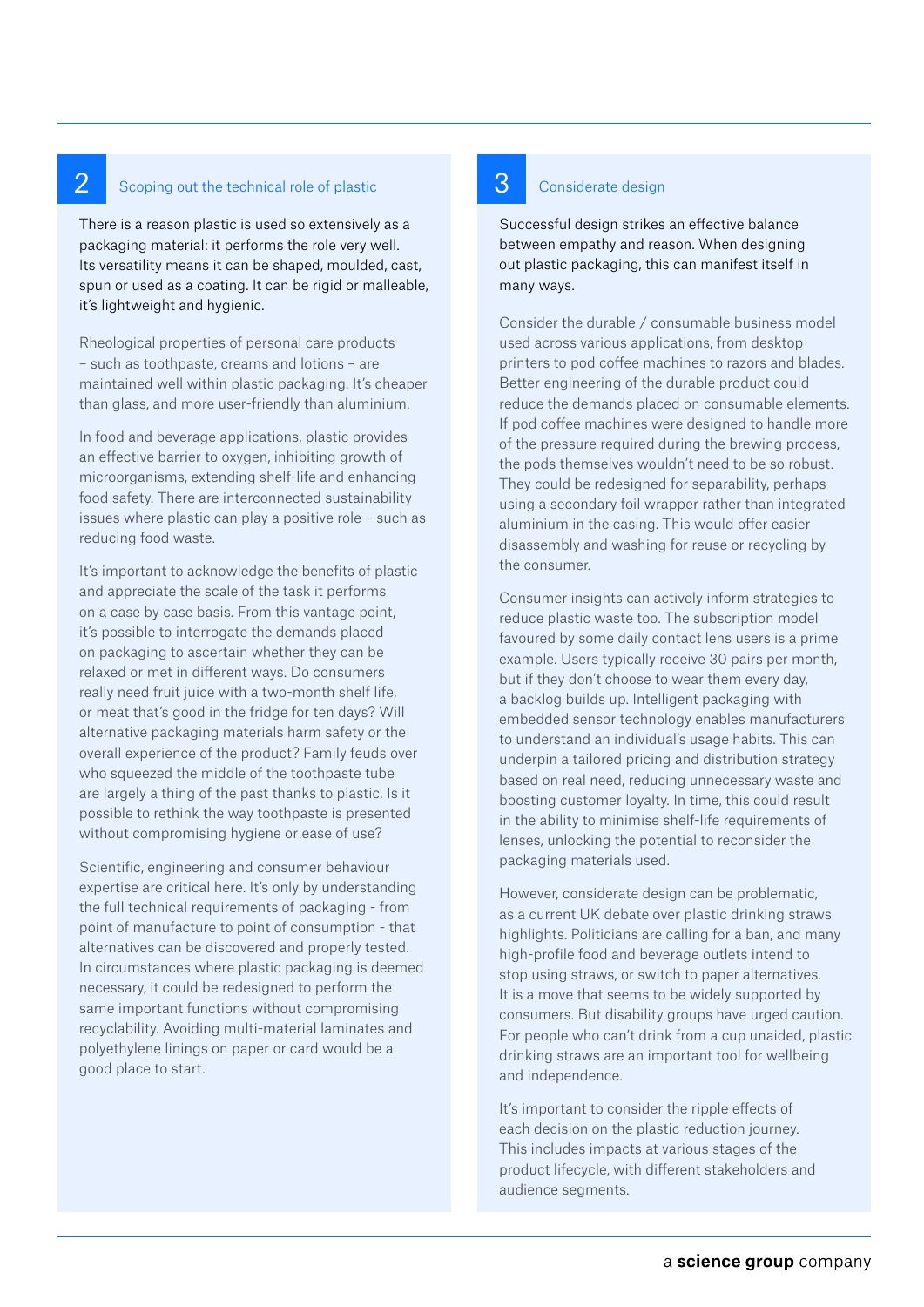# **sagentia**



## ¬ Conclusion

Strong, durable, inexpensive and versatile: core properties of plastic make it ideal for packaging, but they are also at the root of the pollution problem. The low price has fed a 'use it once and throw away' culture. And when plastic isn't disposed of properly, its durability means it hangs around for a long time.

## ¬ So, what's the best way forward?

Sectors that are synonymous with single-use plastic need to tackle the issue purposefully and intelligently. That means having courage to address thornier aspects of plastic waste, and not simply paying lip service with solutions that don't go far enough. There are some quick wins to be had – and these should be seized. But in many cases, eradicating plastic or replacing single-use plastic with reusable or recyclable alternatives is highly complex. There are multiple

factors to consider, from ensuring product safety to finding ways to shift consumer behaviours and expectations.

The task is difficult, but not insurmountable. And it can be embedded with wider business strategies. As shopping habits evolve and personalisation demands escalate in the digital age, many manufacturers will need to reinvent their offering. This is an opportunity to develop alternative models that are less reliant on single-use plastic.

Solving the plastic packaging problem cannot be achieved in isolation. Cross-departmental collaboration is essential. Cross-industry or inter-industry projects would be even better. The scale and urgency of the challenge demands the application of the brightest minds in science and engineering, sooner rather than later.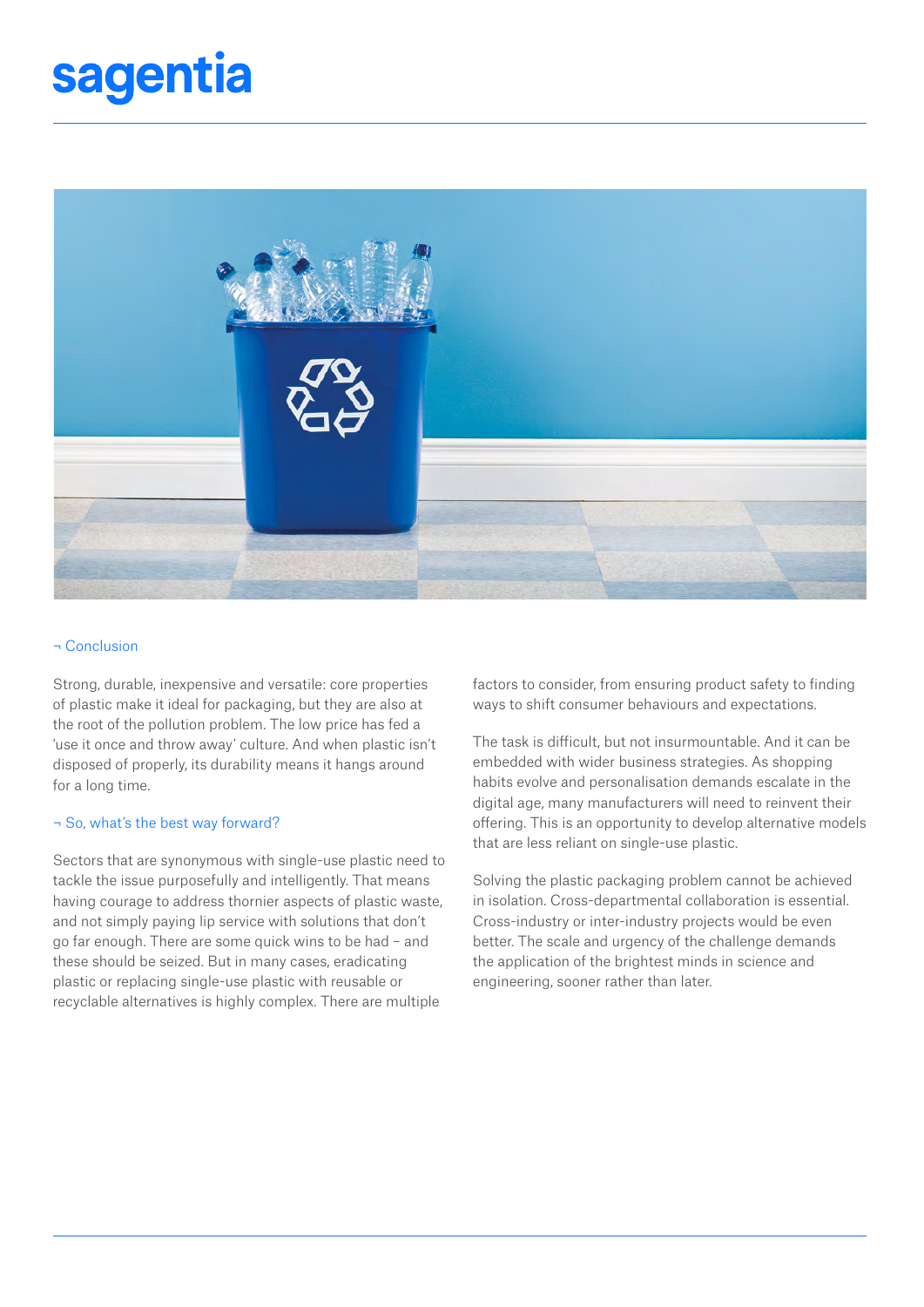## ¬ Authors' biographies



Matthew Herd

Matt is a senior product design consultant and specialises in product design engineering with a human factors and UX focus. He joined Sagentia over seven years ago from an industry position in a start-up developing leading-edge motorbike helmet technology.

His interest in plastics reduction comes from his involvement in the design and management of new consumer product developments from first idea through to full manufacture.



Simon Norman

Simon is a consultant in Sagentia's applied science team. Focusing on the front end of innovation, he specialises in industrial chemistry, materials and fundamental scientific analysis of client challenges.

He holds academic qualifications in organic chemistry, synthetics methods and catalysis and has been with Sagentia for almost 5 years, joining from University. He is passionate about designing products without reliance on plastic and has been involved in many projects focused on minimising the use of conventional plastics.



### Andy Potter

Andy is a consultant specialising in chemistry, materials and fluidics and has been with Sagentia for more than 5 years. Previously, he worked for an alternative energy start-up.

Andy's interest in plastics and plastic reduction comes from his experience in many projects where choosing the right materials for a wide range of different tasks has been key to project success.



Stephen Brown

Steve is a senior consultant and team leader in Sagentia's mechanical systems group. He is a chartered engineer and has a background in applied physics. He has been with Sagentia for 9 years and specialises in designing for manufacture and continuous improvement.

Prior to joining Sagentia, Steve undertook a number of product and technology design roles in digital inkjet printing, automotive components and medical devices.